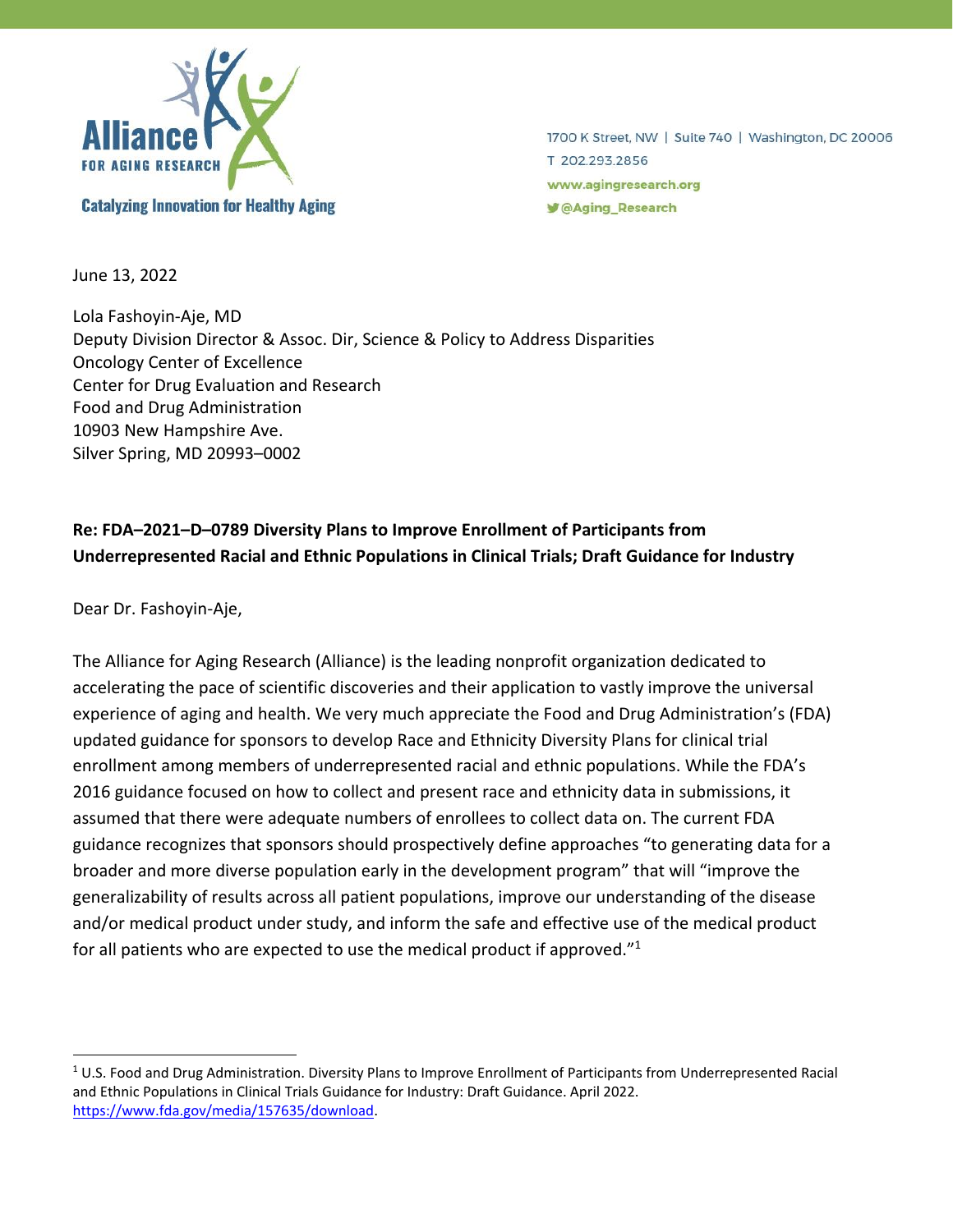Re: Diversity Plans to Improve Enrollment of Participants from Underrepresented Racial and Ethnic Populations in Clinical Trials; Draft Guidance for Industry

Clinical trials are the primary modality for patients to receive investigational therapies. However, multiple barriers—including limited availability of clinical trial sites, populations served by preferred trial sites, limited outreach to communities of color, and overly restrictive exclusion criteria—have led to the systemic underrepresentation of racial and ethnic minority groups. These health disparities are well documented.<sup>2</sup> Racially and ethnically diverse populations experience systemic barriers to care that are known to lead to poor overall health outcomes. It will take proactive solutions to combat these inequities across the board; improving representation in clinical trials is one piece of the larger puzzle.

# **Clinical trial diversity**

Broadly, the aim of study recruitment should be for a representative number of trial participants to reflect the anticipated real-world populations who will receive treatment. The FDA draft guidance recognizes that there are many barriers to recruiting under-represented minority (URM) participants and attempts to address many of them; however, there are still additional barriers/solutions that could be included for consideration as sponsors form their Race and Ethnicity Diversity Plan.

# *Medical trust among URM groups*

The U.S. healthcare system has a long history of racial and ethnic discrimination in medical research and patient care. This has led to worse health outcomes across the board for URM patients, as trust is a foundational element to the doctor/patient relationship and in a patient's adherence to treatment recommendations.<sup>3</sup> The draft guidance cites the unethical Tuskegee experiments as a source for mistrust of the clinical research system among URM groups; however, a series of studies over 14 years from Katz et al.<sup>4</sup>, the *Tuskegee Legacy Project*, surveyed thousands of people across seven cities and found that while Black people were nearly twice as "wary" of participating in research compared to White people, they were just as likely as Whites to self-report willingness to participate in biomedical research. Notably, fear of participation due to knowledge of Tuskegee does not impact willingness to participate in research.

<sup>3</sup> Hall, Mark; Dugan, Elizabeth; Zheng, Beiyao; and Mishra, Aneil, Mishra. "Trust in Physicians and Medical Institutions: What Is It, Can It Be measured, and Does It Matter?" The Milbank Quarterly. Dec 2001.

[https://www.ncbi.nlm.nih.gov/pmc/articles/PMC2751209/pdf/milq\\_223.pdf](https://www.ncbi.nlm.nih.gov/pmc/articles/PMC2751209/pdf/milq_223.pdf) <sup>4</sup> Katz, Ralph V et al. "The Tuskegee Legacy Project: Willingness of Minorities to Participate in Biomedical Research." Journal of Health Care for the Poor and Underserved vol. 17.4. 23 Jan 2007.

<https://www.ncbi.nlm.nih.gov/pmc/articles/PMC1780164/>

<sup>2</sup> Flores, Laura; Frontera, Walter; Andrasik, Michelle, et al. "Assessment of the Inclusion of Racial/Ethnic Minority, Female, and Older Individuals in Vaccine Clinical Trials." JAMA Network Open. 19 Feb 2021. <https://jamanetwork.com/journals/jamanetworkopen/fullarticle/2776562>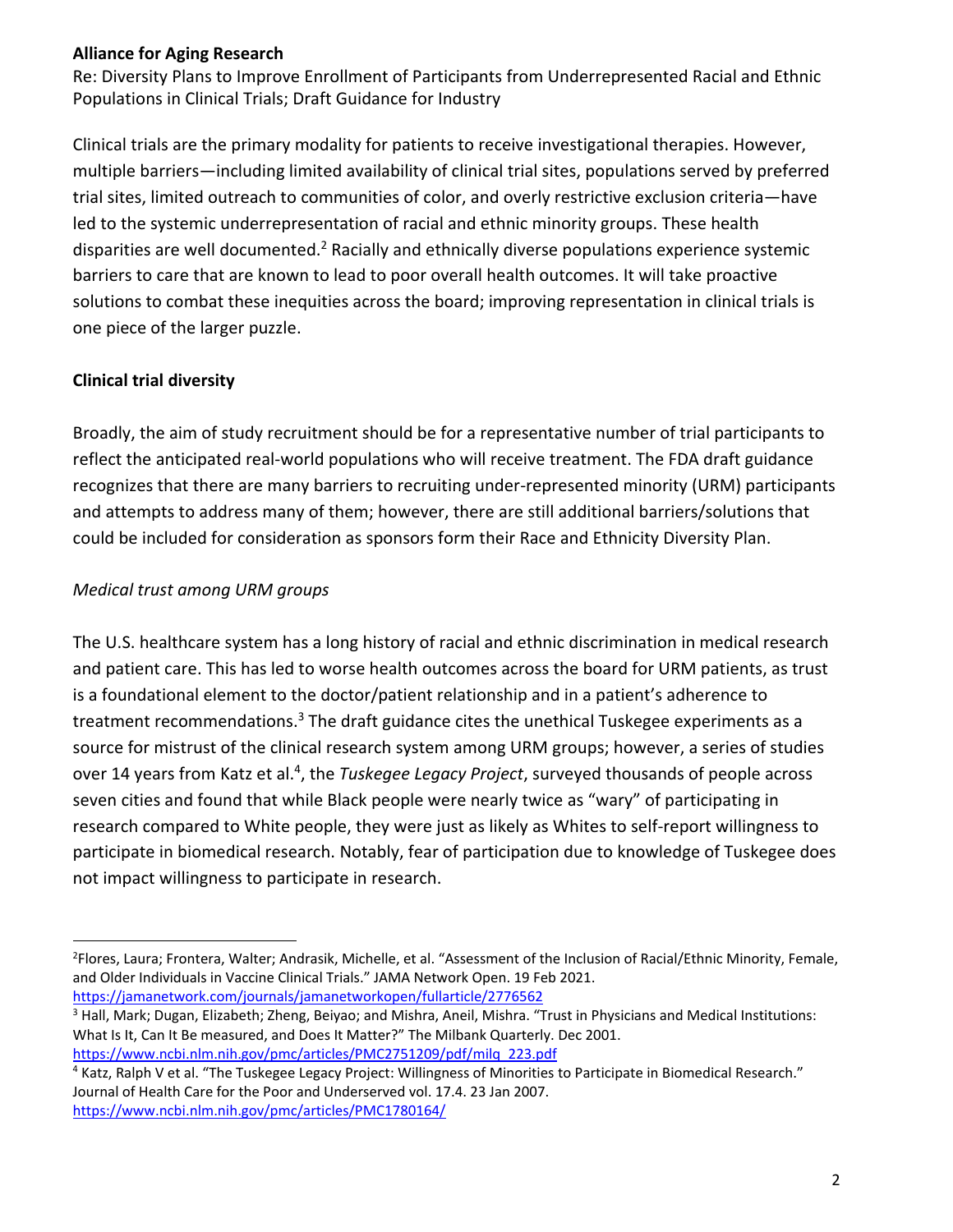Re: Diversity Plans to Improve Enrollment of Participants from Underrepresented Racial and Ethnic Populations in Clinical Trials; Draft Guidance for Industry

This indicates that the academic reliance on Tuskegee as a driver of low participation in clinical trials does not follow from modern real-world findings. While the study represents a horrific tragedy perpetrated on the Black community, its impact on modern day URM in clinical trial participation is greatly exaggerated. FDA, sponsors, and scientific institutions should avoid using the experience of Tuskegee as a reason to excuse lack of effort in effective community engagement and addressing barriers to clinical trial access. It is important to address the barriers to clinical trial enrollment that URM communities face today to make significant changes to disparities in clinical trials. In fact, recent studies have found that URM populations do proportionately enroll in clinical research "when a reasonable effort is made to enroll them."<sup>5</sup> Strategies that could constitute a "reasonable effort" are outlined below.

# *Diversity within these communities*

While the Alliance recognizes that the draft guidance is not focused on subcategories within racial and ethnic communities, it is important to note that there are additional exclusionary factors that may limit enrollment or appropriate representation in clinical trials. A study by Hansen, et al. interviewed Black members of a senior center to identify patterns in their thinking about healthcare. The most common theme that emerged from these interviews was "the added insult of ageism."<sup>6</sup> The study found that ageism cuts across sociocultural and racial divisions, "to become the preeminent defining barrier to health care communication."<sup>7</sup>

Therefore, the Alliance recommends that sponsors be required by the FDA to develop strategies for the inclusion of subpopulations within URM communities. These subcategories can include age, gender, multiracial participants, and ethnicities not identified in the US census. This will allow physicians to make the most informed recommendations and find the best therapeutic devices for their specific patients, especially in the growing area of precision medicine. It should also be noted that negative social determinants of health often cause earlier age at disease onset in URMs, which may not be captured in inclusion criteria.

Additionally, the National Institute on Aging at the National Institutes of Health (NIH), the Centers for Disease Control and Prevention, and the Administration for Community Living are collaborating on the [Recruiting Older Adults into Research \(ROAR\) project](https://www.nia.nih.gov/health/recruiting-older-adults-research-roar-toolkit#:~:text=The%20National%20Institute%20on%20Aging%20%28NIA%29%20at%20NIH%2C,including%20underrepresented%20populations%2C%20to%20consider%20participating%20in%20research.) to encourage older adults and their family caregivers, including under-represented populations, to consider participating in research. Strategies

<sup>5</sup> Ibid.

 $6$  Hansen, Bryan; Hodgson, Nancy; and Gitlin, Laura. "It's a Matter of Trust: Older African Americans Speak About Their Health Care Encounters." 9 Feb 2015. <https://pubmed.ncbi.nlm.nih.gov/25669876/>  $<sup>7</sup>$  Ibid.</sup>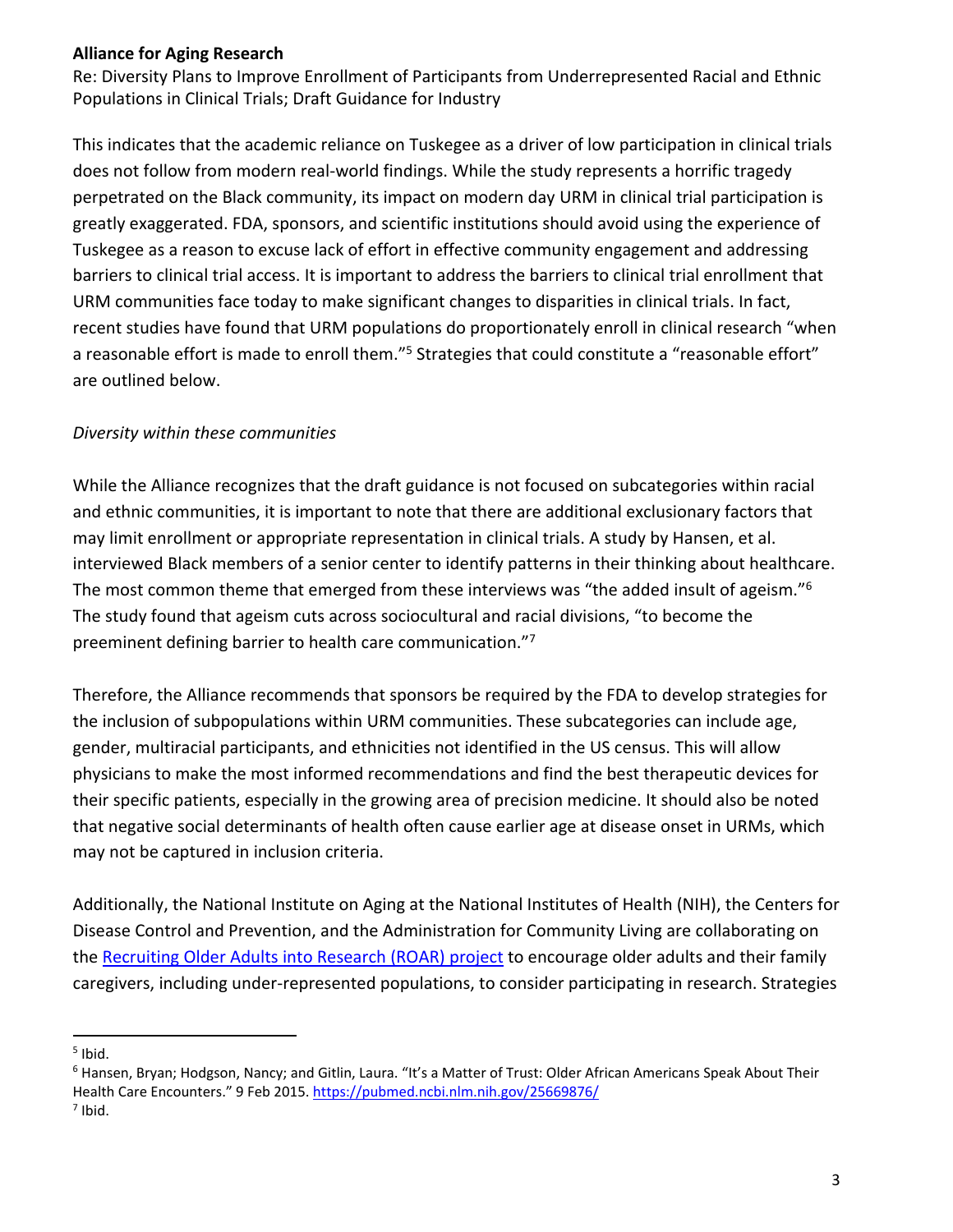Re: Diversity Plans to Improve Enrollment of Participants from Underrepresented Racial and Ethnic Populations in Clinical Trials; Draft Guidance for Industry

outlined within the ROAR project materials include educating patients on why research is important to healthy aging, what volunteers need to know about research studies, how older adults can make a difference by participating, and easy initial steps to take to get involved.<sup>8</sup> This effort to engage and educate a relevant subpopulation has easy and actionable items/strategies for increasing clinical trial diversity. The Alliance recommends that sponsors be made aware of relevant resources such the ROAR toolkit.

# *Staff diversity*

Representation in clinical trials is supported by the development of clinical trial investigators that are representative of the communities they serve. Developing a diverse pool of investigators and staff is a necessary step to take in the recruitment of URMs for clinical trials. Racially and ethnically diverse investigators and staff can serve as community ambassadors, increase trust among potential study participants, and ensure that clinical trials are culturally competent and empathetic. According to research from the Tufts Center for the Study of Drug Development, "clinical trials with higher racial and ethnic diversity among staff members saw that increase reflected in the patients they enrolled. Sites with higher levels of staff diversity were also more likely to report that they viewed diversity as a critical aspect of success and incorporate mission statements, operating procedures, and training programs to reinforce diversity awareness and importance." *<sup>9</sup>* The National Institute for Diabetes and Digestive and Kidney Diseases has been on the forefront of recognizing and investing in representative investigators through their Network of Minority Health Research Investigators (NMRI) initiative, now in its 20<sup>th</sup> year of operation, which includes active mentorship opportunities.<sup>10</sup> Additional support should be focused to expand programs such as the NMRI, the FDA should evaluate the impact of incorporating diversity requirements or guidelines for clinical trial staff and study designers, and sponsors should implement strategies for the recruitment and retention of URM investigators.

# *Accessibility*

A major barrier for securing diversity within clinical trials is the ease and accessibility for potential participants to engage in the study. Most clinical trials are conducted at major university hospitals

<sup>&</sup>lt;sup>8</sup> National Institute on Aging. "Recruiting Older Adults into Research (ROAR) Toolkit." <https://www.nia.nih.gov/health/recruiting-older-adults-research-roar-toolkit>

<sup>9</sup> Tufts University School of Medicine. "To Increase Diversity in Clinical Trials, First Increase Staff Diversity." 3 Dec 2021. <https://medicine.tufts.edu/news-events/news/increase-diversity-clinical-trials-first-increase-staff-diversity>

<sup>&</sup>lt;sup>10</sup> National Institute of Diabetes and Digestive and Kidney Diseases. "Network of Minority Health Research Investigators." [https://www.niddk.nih.gov/research-funding/research-programs/diversity-programs/network-minority-health-research](https://www.niddk.nih.gov/research-funding/research-programs/diversity-programs/network-minority-health-research-investigators-nmri)[investigators-nmri](https://www.niddk.nih.gov/research-funding/research-programs/diversity-programs/network-minority-health-research-investigators-nmri)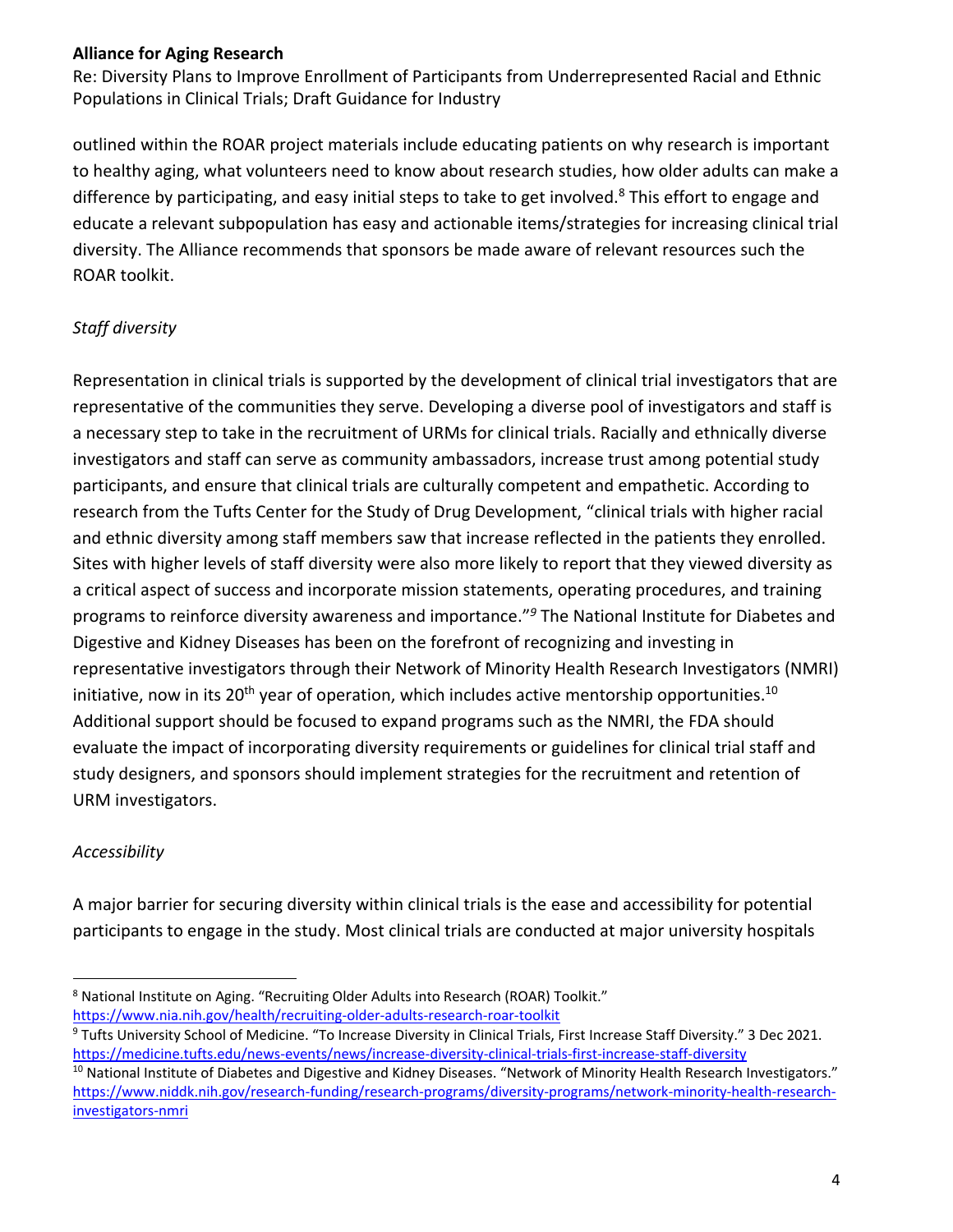Re: Diversity Plans to Improve Enrollment of Participants from Underrepresented Racial and Ethnic Populations in Clinical Trials; Draft Guidance for Industry

and urban centers, according to a study by Seidler et al., which found that within a region, population density, availability of healthcare and/or social service facilities, and the number of fulltime educational establishments together were strong predictors of the number of clinical trial sites per region.<sup>11</sup> With the rise in telemedicine, there is potential for many more clinical trials to be decentralized. Remote clinical trial participation has been found to be associated with increased equity of research and inclusion of participants from diverse racial, ethnic, and geographic communities.<sup>12</sup> Digital experiences also provide opportunities for data gathering and clinical trial recruitment, including via targeted social media campaigns. However, it is important to note that telemedicine and decentralized clinical trials do not automatically correlate with increased diversity of test populations, they just provide increased opportunity for recruitment. Therefore, it is important that decentralized trials are designed with a specific focus on health equity.

Similarly, a recent survey study found that the patients with annual household incomes below \$50,000 were less likely to participate in a cancer clinical trial than those with higher outcomes, and participation rates fell further when households reported smaller annual incomes. Households who reported annual incomes of less than \$20,000 had the lowest participation rate in these trials.<sup>13</sup> US Census Data shows that URM have consistently been over-represented among the US population in poverty. <sup>14</sup> In 2019, Black Americans represented 13.2 percent of the total US population, but 23.8 percent of the population living in poverty, and statistics for non-white Hispanics was similar.

Therefore, a focus on the recruitment of trial participants from low-income communities is necessary for increasing clinical trial diversity, and study design should make the trial as financially accessible as possible. While Medicare and Medicaid are required to cover the routine medical costs of trials, there are many other factors that can make trials a financial strain for potential participants. These can include time taken off work, the need to travel far distances, transportation and parking expenses, and an increased number of doctors' visits. This disparity undermines trial results and perpetuates preexisting health inequities. Some major strategies for recruiting low-income racial/ethnic minorities include repeated contact with potential participants, community

 $11$  Seidler, Elizabeth M.; et al. "Geographic distribution of clinical trials may lead to inequities in access." Clin Invest 4 no. 4: 373-80. 2014. [https://www.openaccessjournals.com/articles/geographic-distribution-of-clinical-trials-may-lead-to](https://www.openaccessjournals.com/articles/geographic-distribution-of-clinical-trials-may-lead-to-inequities-in-access.pdf)[inequities-in-access.pdf](https://www.openaccessjournals.com/articles/geographic-distribution-of-clinical-trials-may-lead-to-inequities-in-access.pdf)

<sup>&</sup>lt;sup>12</sup> Stewart, Jenell; Krows, Meighan; Schaafsma, Torin; et al. "Comparison of Racial, Ethnic, and Geographic Location Diversity of Participants Enrolled in Clinic-Based vs 2 Remote COVID-19 Clinical Trials." JAMA Network Open. 19 Dec 2021.<https://jamanetwork.com/journals/jamanetworkopen/fullarticle/2789002>

<sup>&</sup>lt;sup>13</sup> National Cancer Institute. "Low Income is a Barrier to Clinical Trial Enrollment, Study Suggests." 16 Nov 2015. <https://www.cancer.gov/news-events/cancer-currents-blog/2015/income-trials>

<sup>&</sup>lt;sup>14</sup> United States Census Bureau. "Inequalities Persist Despite Decline in Poverty for All Makor Race and Hispanic Origin Groups." 15 Sep 2020. [https://www.census.gov/library/stories/2020/09/poverty-rates-for-blacks-and-hispanics-reached](https://www.census.gov/library/stories/2020/09/poverty-rates-for-blacks-and-hispanics-reached-historic-lows-in-2019.html)[historic-lows-in-2019.html](https://www.census.gov/library/stories/2020/09/poverty-rates-for-blacks-and-hispanics-reached-historic-lows-in-2019.html)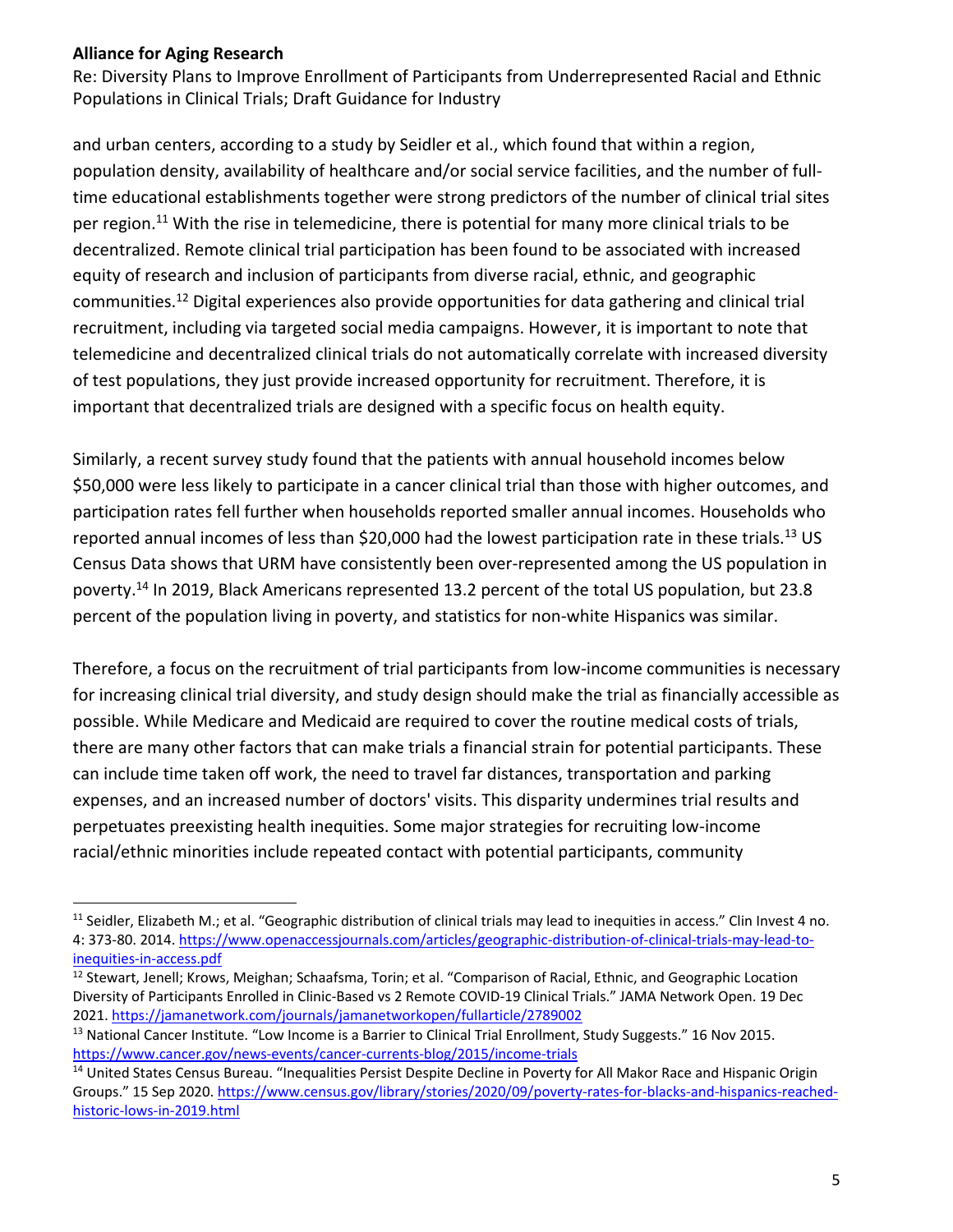Re: Diversity Plans to Improve Enrollment of Participants from Underrepresented Racial and Ethnic Populations in Clinical Trials; Draft Guidance for Industry

partnership, and culturally sensitive recruitment staff (as mentioned above).<sup>15</sup> Sponsors should also consider tracking or proactively finding out methods of payment for ancillary trial costs, such as hotel stays.

The US Census Bureau also reports that low-income households are significantly less likely to have insurance coverage, and therefore to have access to the specialty practitioners who typically refer patients for clinical trials. Sponsors should consider finding ways to reach patients who may not be insured.

Lastly, sponsors of trials should ensure that trial participants are guaranteed access to medical interventions following the end of the trial, should the medication or device prove effective and continued use prove necessary for trial participants.

# *Engaging community leaders and patient advocacy organizations*

Trust is imperative when communicating new information or addressing misconceptions within diverse communities. Establishing positive relationships with community leaders is a strong tool for establishing trust. Community leaders can include cultural ambassadors, faith-based organizations, local governments, and learning institutions such as universities and libraries. Trusted messengers can help refer diverse patients for trials and potentially serve as study sites for the trial, bringing the trials directly to the communities most in need of impact and engagement.

Patient advocacy groups (PAGs) and minority health organizations are designed to disseminate information, promote education, and increase awareness for their constituents. Patient advocacy organizations are often able to assist with clinical trial recruitment and are another trusted source of information for patients. Many PAGs have direct access to patients and researchers, making them a resource for meaningful feedback on trial and study design. Involving patients, advocates, and caregivers in the study-design process can ensure that trials are developed in a patient-centered way, proactively address potential barriers to participation, and allow investigators to further establish trust among URM communities. For example, the National Minority Quality Forum has partnered with Microsoft to create a National Clinical Trial Network, an interactive portal and permanent IT infrastructure that enables research investigators to quickly identify minority populations who share a medical need and, when appropriate, facilitate their recruitment into

<sup>&</sup>lt;sup>15</sup> Cui, Zhaohui; Truesdale, Kimberly; Robinson, Thomas; et al. Recruitment strategies for predominantly low-income, multi-racial/ethnic children and parents to 3-year community-based intervention trials: Childhood Obesity Prevention and Treatment Research (COPTR) Consortium." Trials. 28 May 2019. <https://trialsjournal.biomedcentral.com/articles/10.1186/s13063-019-3418-0>